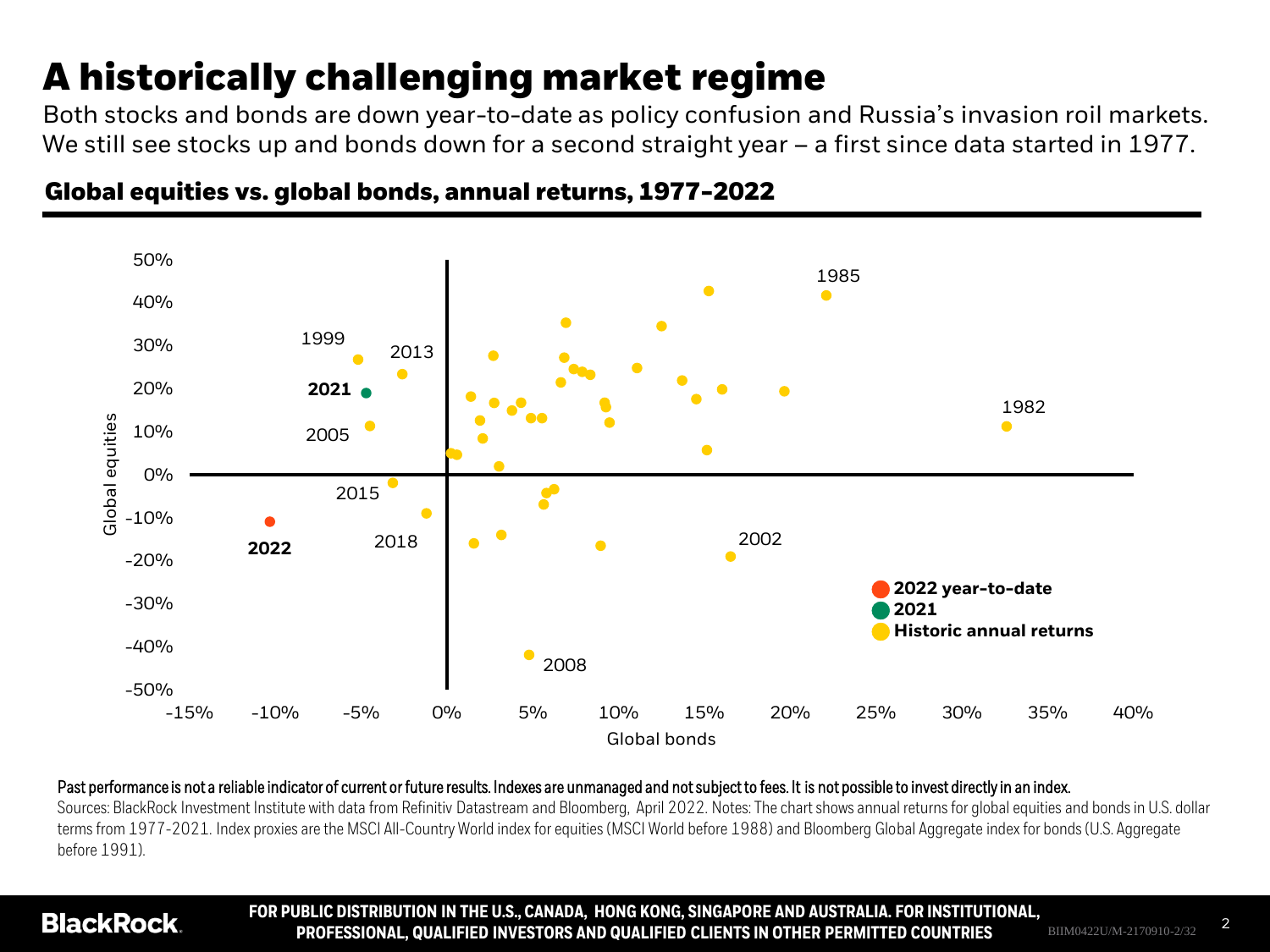# **Restart dynamics still fundamental driver of growth**

The strong restart momentum going into the Ukraine crisis should help cushion the stagflationary impact of supply shocks – particularly in energy prices.



Forward looking estimates may not come to pass. Sources: BlackRock Investment Institute, U.S. Bureau of Economic Analysis, Eurostat, Bloomberg with data from Haver Analytics, March 2022. Notes: charts show actual GDP and consensus projections (as of 23 March 2022) for the U.S. and Euro area in orange. The gray shaded area denotes the consensus forecast period. The dashed lines show projections of trend growth starting in Q4 2019 to illustrate what GDP might have been had it grown at pre-Covid trend from 2020 onwards. The trend growth assumptions reflect the likely growth of potential output in the run-up to the Covid-19 shock. The scale is expressed as the log-level of GDP.

## **BlackRock**

**FOR PUBLIC DISTRIBUTION IN THE U.S., CANADA, HONG KONG, SINGAPORE AND AUSTRALIA. FOR INSTITUTIONAL, PROFESSIONAL, QUALIFIED INVESTORS AND QUALIFIED CLIENTS IN OTHER PERMITTED COUNTRIES** BIIM0422U/M-2170910-13/32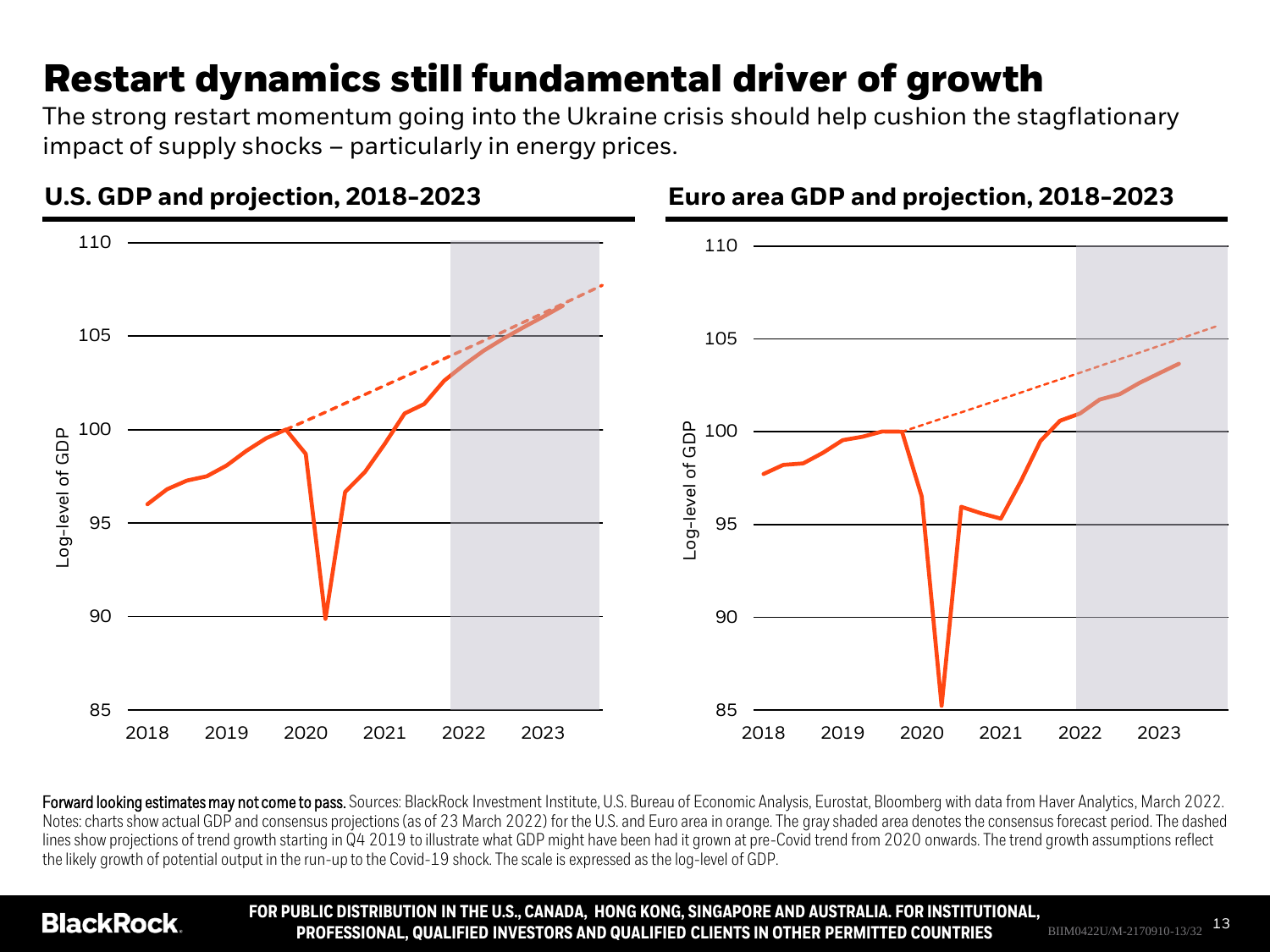## **Energy shock a much bigger deal for Europe**

The hit to euro area growth, with its heavy reliance on Russian gas, could be large on top of higher inflation. The current energy burden in Europe is more than twice that of the U.S., risking stagflation.



## **Energy burden as share of GDP, 1970-2022**

Sources: BlackRock Investment Institute and BP Statistical Review of World Energy 2021, with data from Haver Analytics, March 2022. Notes: chart shows the cost of oil, gas and coal consumption in the European Union and U.S. as a share of GDP. We use regional energy prices and divide by GDP in U.S. dollars. Data for 2022 are based on IMF's latest GDP forecasts and the year-to-date average of daily commodities prices

## **BlackRock**

**FOR PUBLIC DISTRIBUTION IN THE U.S., CANADA, HONG KONG, SINGAPORE AND AUSTRALIA. FOR INSTITUTIONAL, PROFESSIONAL, QUALIFIED INVESTORS AND QUALIFIED CLIENTS IN OTHER PERMITTED COUNTRIES** BIIM0422U/M-2170910-7/32

7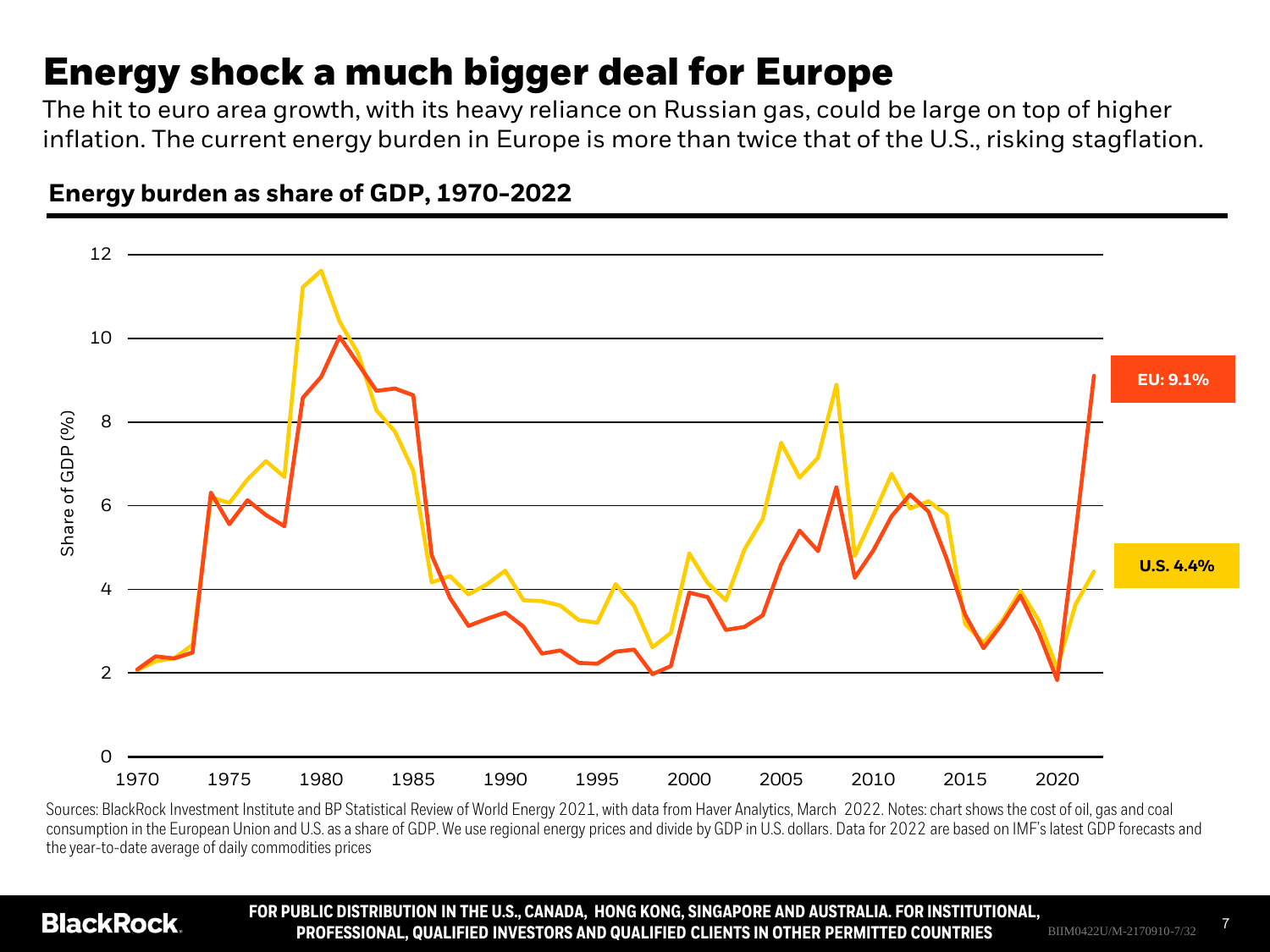# **Markets starting to price in a more aggressive Fed**

The Fed struck a surprisingly hawkish tone in kicking off its hiking cycle. We see a higher risk of the Fed slamming the brakes on the economy as it may have talked itself into a corner.

**U.S. policy rate pricing current vs. year ago, 2004-2025**



#### Past performance is not a reliable indicator of current or future results. Indexes are unmanaged and not subject to fees. It is not possible to invest directly in an index.

Sources: BlackRock Investment Institute, with data from Haver Analytics and Refinitiv Datastream, April 2022. Notes: The left chart shows historical fed funds rate, current and year-ago market pricing in forward overnight index swaps and the Fed's March 2022 projection based on the median dot of policymaker projections for the end of each year. The final green dot represents the Fed's long-term policy rate expectation.

## **BlackRock**

**FOR PUBLIC DISTRIBUTION IN THE U.S., CANADA, HONG KONG, SINGAPORE AND AUSTRALIA. FOR INSTITUTIONAL, PROFESSIONAL, QUALIFIED INVESTORS AND QUALIFIED CLIENTS IN OTHER PERMITTED COUNTRIES** BIIM0422U/M-2170910-10/32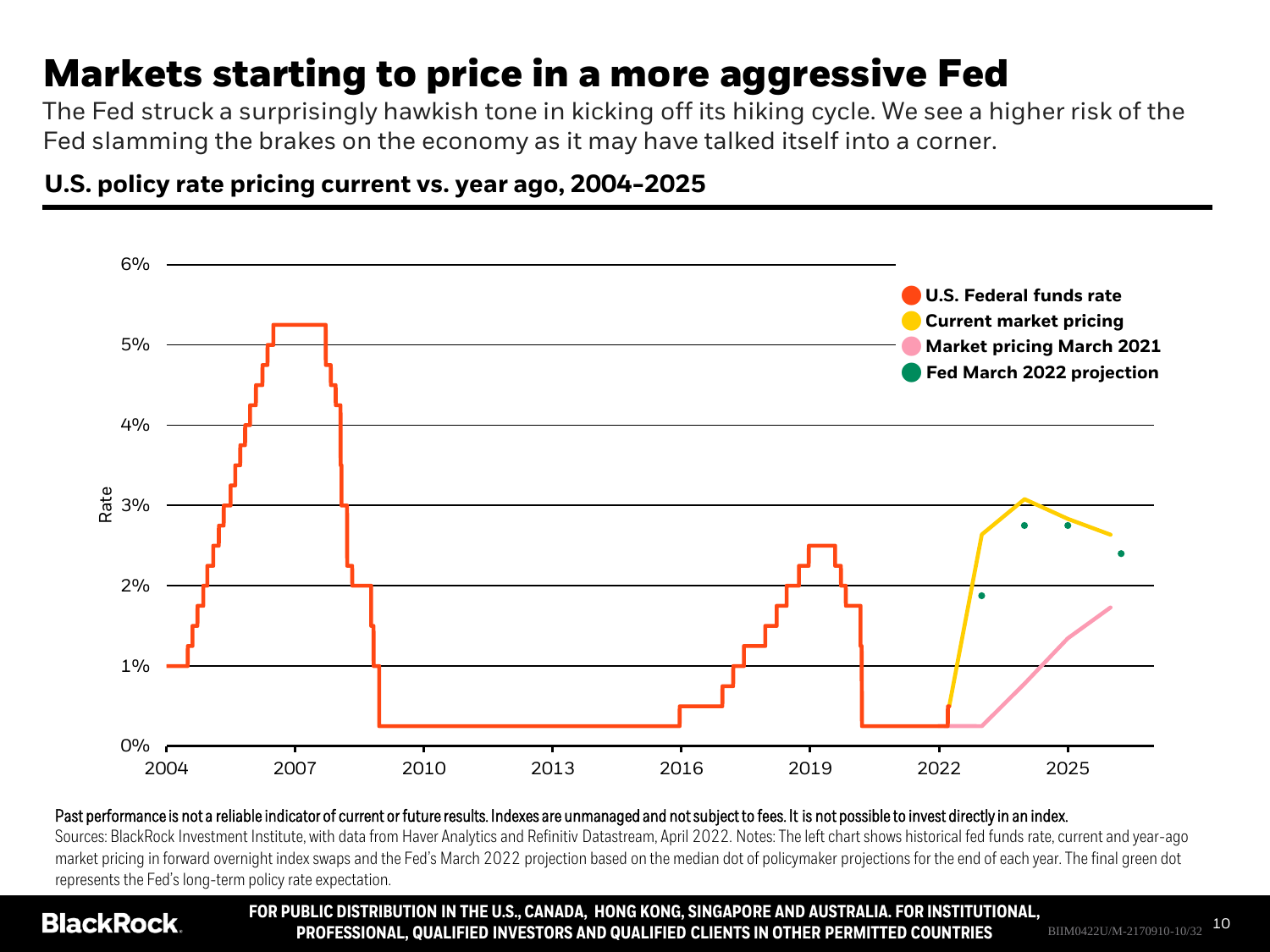# **Growth shock to shape ECB policy normalization**

Growth shock to the euro area implies the ECB has less to do to get to neutral policy. The ECB has emphasized flexibility on kicking off hikes, and we think market pricing this year is too aggressive.

**Euro area policy rate pricing current vs. year ago, 2004-2025**



### Past performance is not a reliable indicator of current or future results. Indexes are unmanaged and not subject to fees. It is not possible to invest directly in an index. Sources: BlackRock Investment Institute, with data from Haver Analytics and Refinitiv Datastream, April 2022. Notes: The chart shows the European Central Bank's current deposit rate against the latest market pricing vs. a year ago.

## **BlackRock**

**FOR PUBLIC DISTRIBUTION IN THE U.S., CANADA, HONG KONG, SINGAPORE AND AUSTRALIA. FOR INSTITUTIONAL, PROFESSIONAL, QUALIFIED INVESTORS AND QUALIFIED CLIENTS IN OTHER PERMITTED COUNTRIES** BIIM0422U/M-2170910-11/32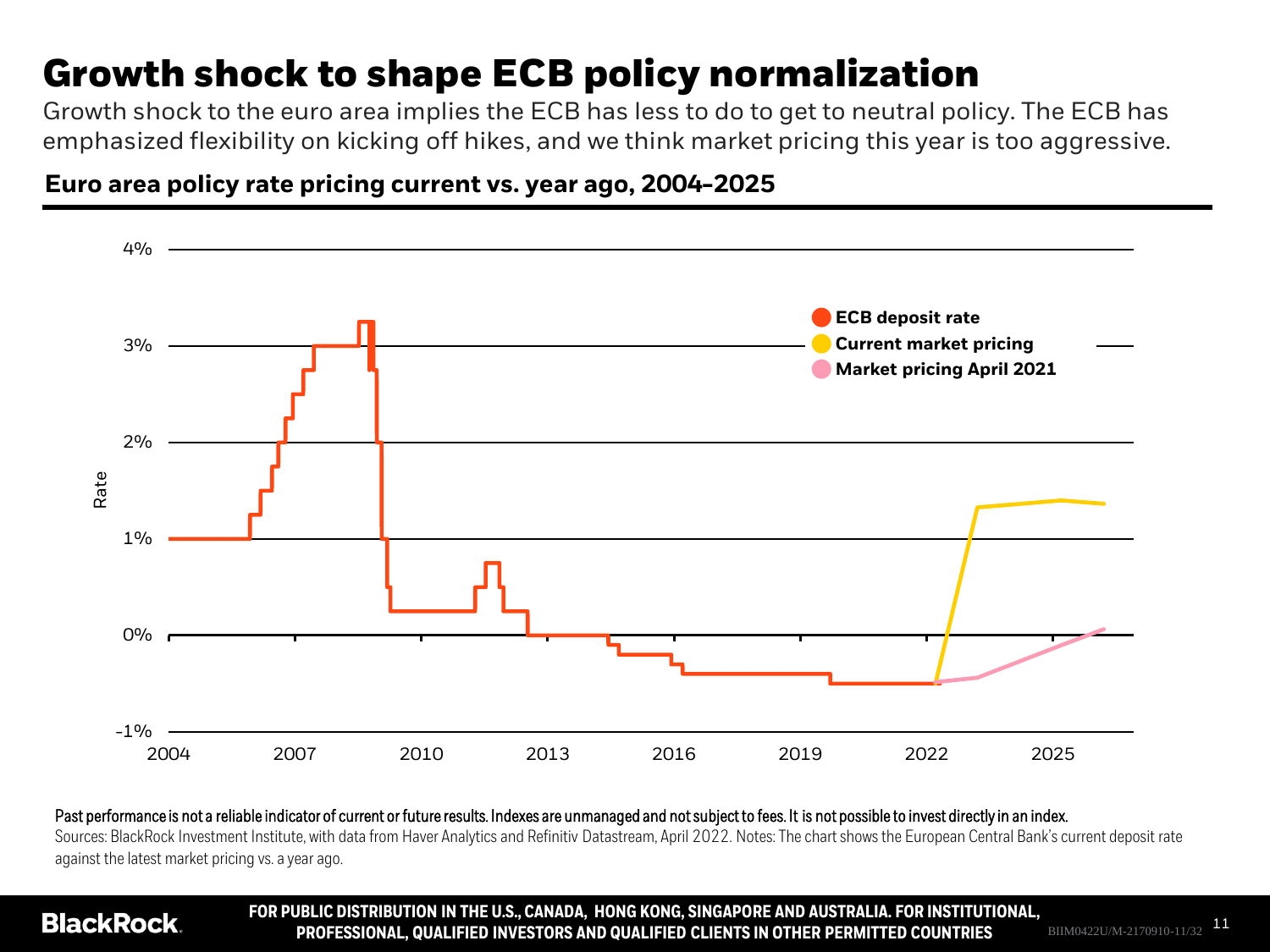# **We see central banks living with inflation**

**U.S. unemployment and inflation, 1995-2021**

Raising policy rates to restrictive levels to curb inflation would destroy demand and boost unemployment. We believe central banks will ultimately live with inflation, keeping real yields low.



## **U.S. Treasury 10-year yield breakdown, 2019-22**

Forward looking estimates may not come to pass. Sources: BlackRock Investment Institute, U.S. Bureau of Economic Analysis, Eurostat, Reuters News with data from Haver Analytics, April 2022. Notes: the left chart shows the U.S. unemployment rate (horizontal axis) compared with the U.S. annual core inflation rate (measured by the year on year percentage change) for different periods (vertical axis). The green dots show the period January 1995 December 2018, and the orange dots show May 2021 present. All data are at monthly frequency. The right chart shows the U.S. 10 year Treasury yield broken down as nominal yield, inflation breakeven and real yield.

## **BlackRock**

**FOR PUBLIC DISTRIBUTION IN THE U.S., CANADA, HONG KONG, SINGAPORE AND AUSTRALIA. FOR INSTITUTIONAL, PROFESSIONAL, QUALIFIED INVESTORS AND QUALIFIED CLIENTS IN OTHER PERMITTED COUNTRIES** BIIM0422U/M-2170910-12/32